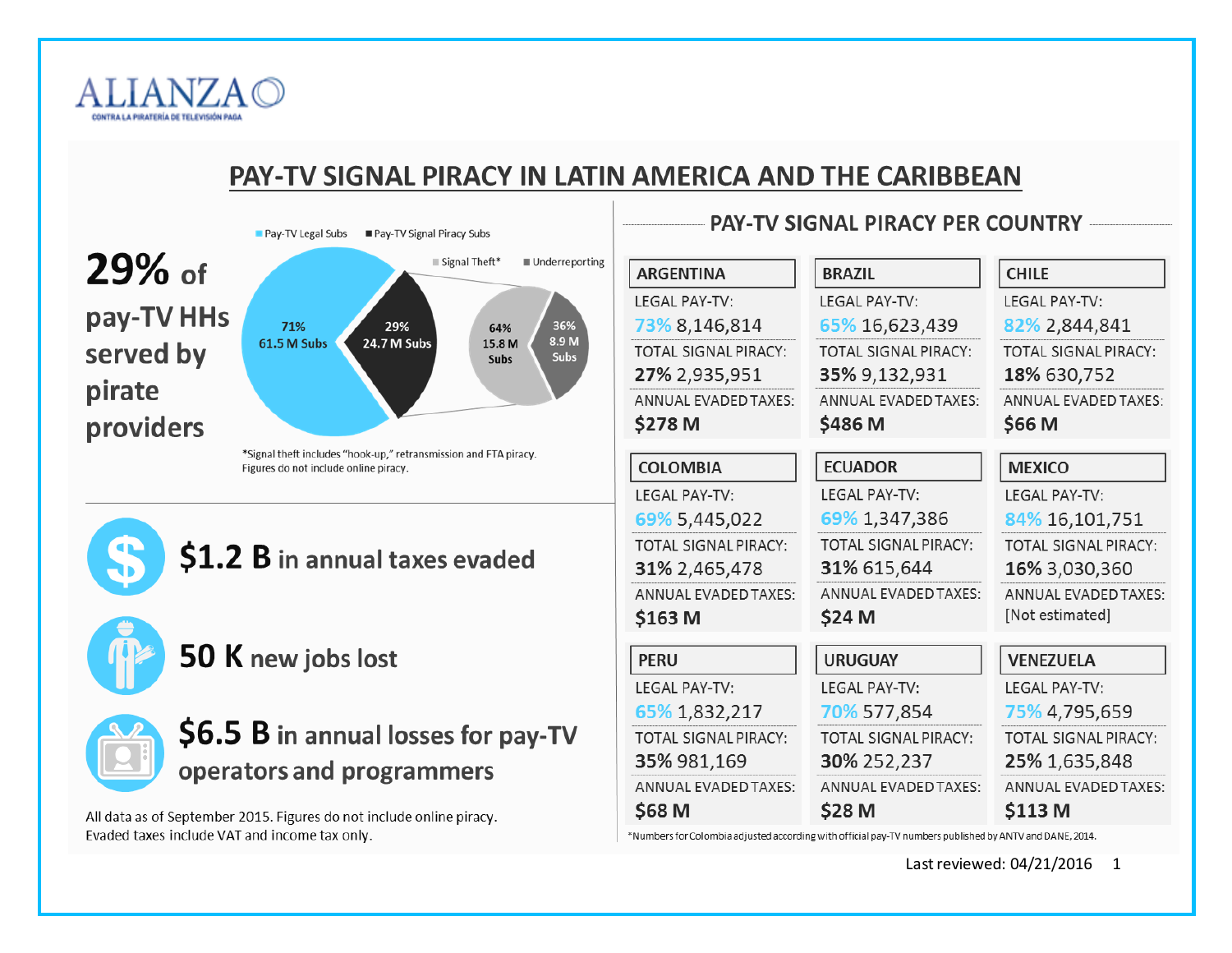

## **PAY-TV SIGNAL PIRACY IN LATIN AMERICA AND THE CARIBBEAN**

Pay-TV signal piracy is a multi-billion-dollar problem in Latin America and the Caribbean. It poses daunting challenges for pay-TV operators, programmers, governments and consumers alike. In fact, the *Alianza Contra la Piratería de Televisión Paga en América Latina* (Alliance Against Pay-TV Piracy in Latin America), or ALIANZA, estimates that, when all forms of piracy (except the online variety) are taken into account, users of stolen and underreported pay-TV signals exceed subscribers of any legitimate pay-TV service in the region. About 29% of the approximately 86-million Latin American and Caribbean households (HHs) with pay-TV enjoy it through signal piracy, excluding its online variety. Estimates for online piracy in South America point to about 110 million individual users. This memo describes the most common types of signal piracy and highlights estimates of its cost to and negative impact on the pay-TV industry, programmers and governments.

### **I. TYPES OF PAY-TV SIGNAL PIRACY**

Today, pay-TV signal piracy stands out as the No. 1 competitor of pay-TV operators and programmers in Latin America and the Caribbean. ALIANZA has identified five main types of pay-TV signal piracy that currently impact the Latin American and Caribbean market. They differ by (1) methodology; (2) driver of the illegal conduct (i.e., consumer, provider); and (3) equipment or tools required to provide or access the stolen signals.

| <b>TYPES OF PAY-TV SIGNAL PIRACY</b>      |                            |                                                                                                                                                                             |                 |                                                                   |  |  |  |  |
|-------------------------------------------|----------------------------|-----------------------------------------------------------------------------------------------------------------------------------------------------------------------------|-----------------|-------------------------------------------------------------------|--|--|--|--|
| <b>SUBCATEGORIES</b><br><b>CATEGORIES</b> |                            | <b>METHODOLOGY</b>                                                                                                                                                          | <b>DRIVER</b>   | <b>EQUIPMENT/TOOLS</b>                                            |  |  |  |  |
|                                           | "HOOK-UP"<br><b>PIRACY</b> | Connection (hook-up) of<br>cables by subscribers to legal<br>set-top boxes to share with<br>others in same building, or<br>illegal sharing of a DTH<br>subscription service | Consumer        | Basic cable or DTH set-top<br>boxes                               |  |  |  |  |
| <b>SIGNAL THEFT</b>                       | <b>RETRANSMISSION</b>      | Use of formal pay-TV<br>providers' set-top boxes to<br>illegally redistribute signals                                                                                       | Pirate provider | Set-top boxes from legal<br>providers and antennas on<br>rooftops |  |  |  |  |
|                                           | <b>FTA PIRACY</b>          | Use of free-to-air (FTA)<br>satellite receivers with<br>decryption capabilities to<br>illegally access pay-TV signals                                                       | Pirate provider | FTA devices, plus satellite<br>or internet connectivity           |  |  |  |  |
|                                           | <b>ONLINE PIRACY</b>       | Illegal streaming of online<br>content, usually for no fee                                                                                                                  | Pirate provider | Internet connection and<br>sometimes additional<br>devices        |  |  |  |  |
| <b>UNDERREPORTING</b><br><b>NA</b>        |                            | Formal pay-TV providers'<br>illegal practice of reporting<br>fewer subscribers than those<br>actually served                                                                | Legal provider  | Accounting sheets, reports<br>submitted to regulators             |  |  |  |  |
| Source: ALIANZA (2015)                    |                            |                                                                                                                                                                             |                 |                                                                   |  |  |  |  |

### **FIGURE No. 1 – TYPES OF PAY-TV SIGNAL PIRACY**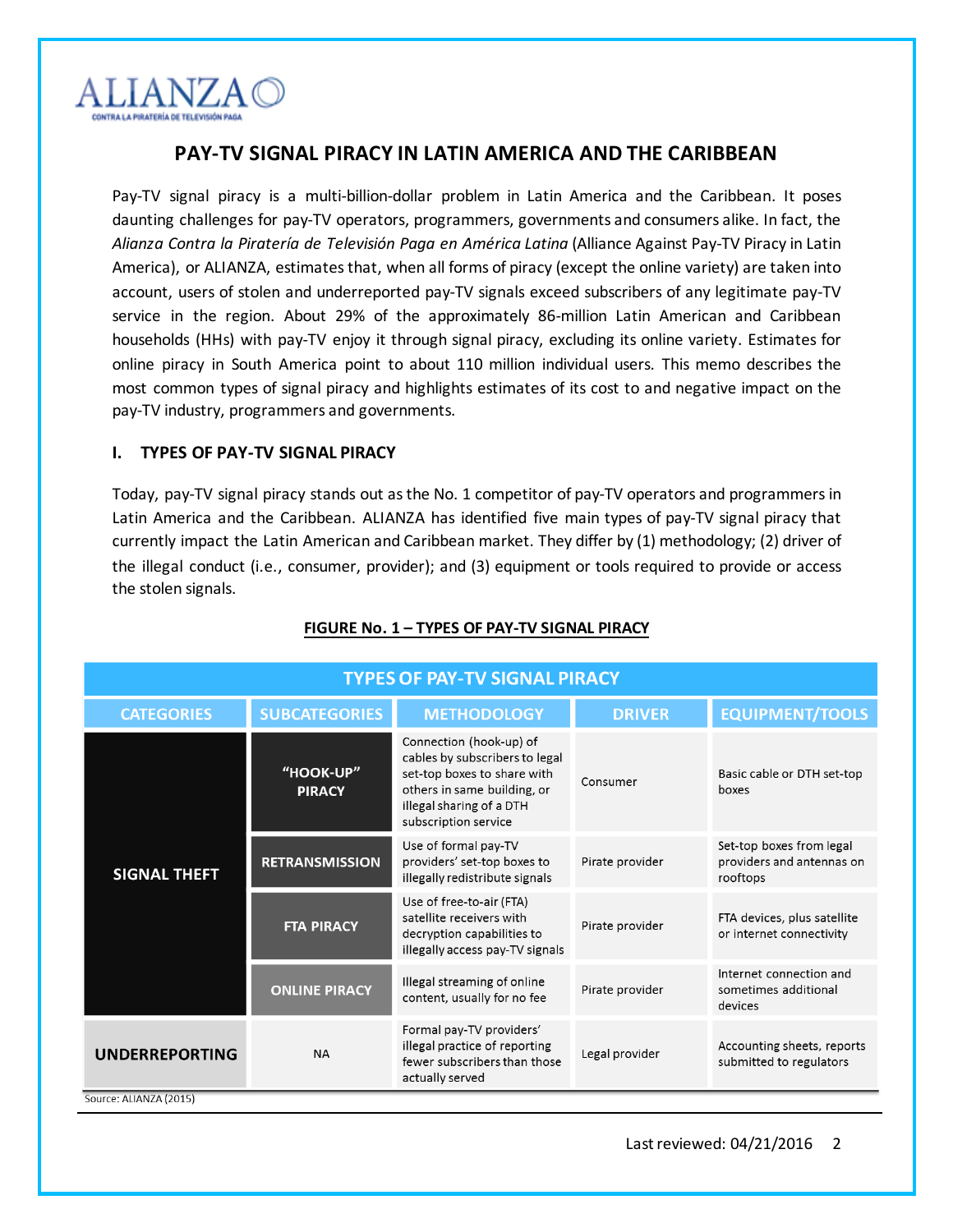

As shown in Figure No. 1, "hook-up", retransmission, FTA and online piracy are all forms of **signal theft**, in which a consumer obtains illegal or unauthorized access to pay-TV signals or audiovisual streams.

**Underreporting** occurs when pay-TV operators license signals properly but underreport the number of subscribers to their services and, as a result, pay lower intellectual property royalties and lower taxes and fees than otherwise due. In cases of underreporting, unlike signal theft, end users do not take actions enabling piracy and may not even be aware of the improper use of the pay-TV signals they receive.

## **II. PENETRATION OF PAY-TV SIGNAL PIRACY**

By its very nature, estimating the extent of piracy and illegality is a challenging task. However, ALIANZA has developed models to do so that are considered accurate in the industry.

- "Hook-up" piracy, retransmission and underreporting: These are the most traditional forms of pay-TV signal piracy in Latin America, the Caribbean and elsewhere. To estimate the penetration of these forms of piracy, ALIANZA relies on market research conducted by Business Bureau (BB). With over 25 years' experience in the industry, BB conducts telephone surveys throughout the region. Overlaying this information with demographic and other market information, it has developed estimates of the number of HHs enjoying pay-TV services. By comparing these numbers to subscriber numbers officially reported by pay-TV operators to national regulatory agencies, as well as privately reported to programmers, BB is able to derive an estimate of how many recipients of pay-TV services benefit from piracy in the form of illegal connections ("hook up"), retransmission or underreporting. For a more detailed explanation of BB's methodology and practices, see Annex No. 1.
- FTA piracy: BB's experience shows that users of FTA services have greater awareness of the illegality of these services, and therefore are much less likely to respond affirmatively to telephone inquiries about whether they receive pay-TV services. Therefore, BB does not provide estimates of FTA services. However, ALIANZA, through its investigation of the importation and sales of illegal FTA receivers, as well as through the intelligence gained by it in a number of important enforcement actions against servers used to illegally distribute transmission keys, has developed its own internal estimates of the penetration of FTA piracy. Based on such investigative and intelligence information, ALIANZA estimates that there are at least 4 million HHs receiving pay-TV signals through illegal FTAs.

Online piracy is completely outside the scope of BB's audits and ALIANZA's estimates; it is not included in this section.

For purposes of clarity, Figure No. 2, below, shows the interrelationship between and the magnitude of the two major types of pay-TV signal piracy, namely, signal theft (except online piracy) and underreporting.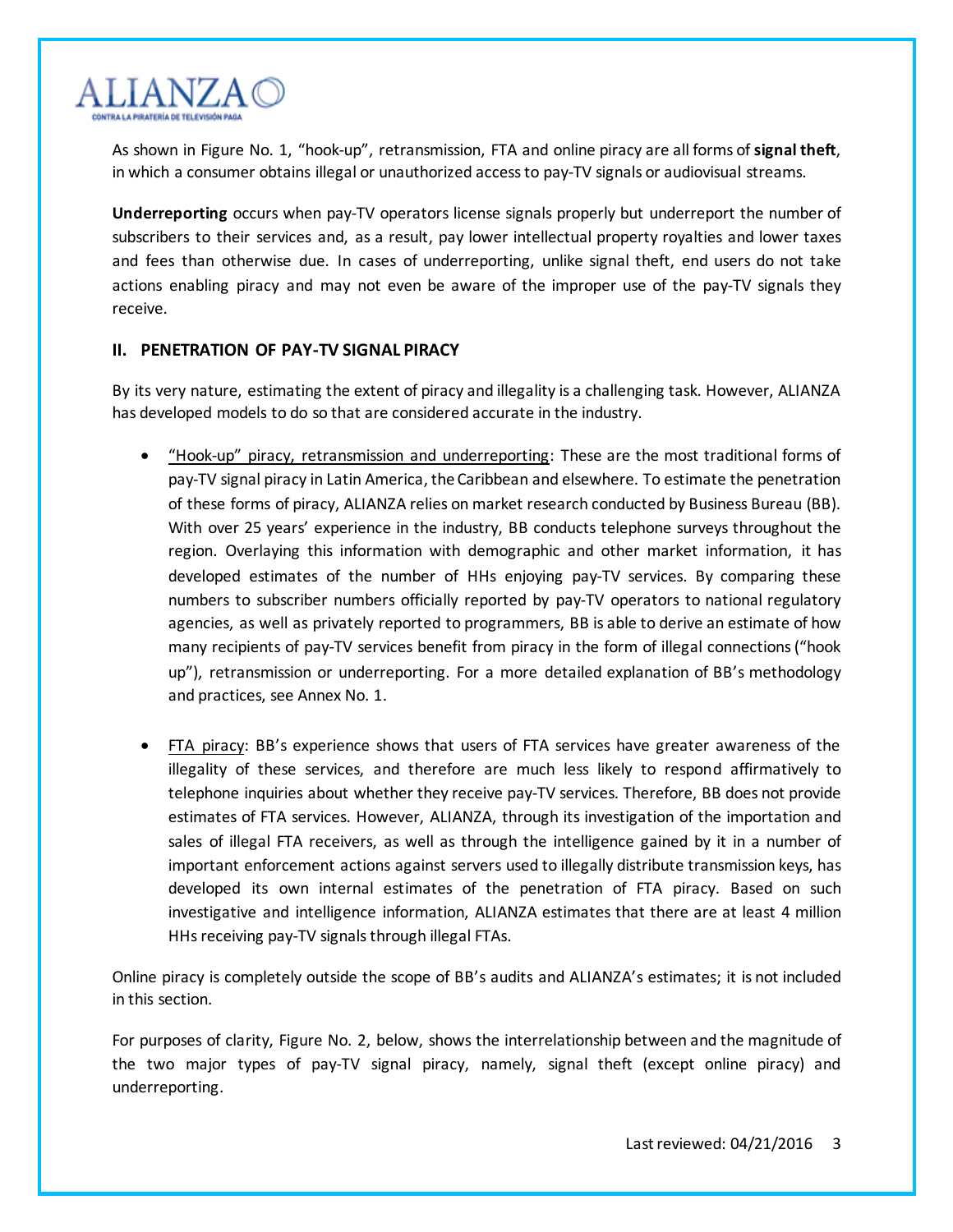

| FIGURE No. 2 - TYPES OF PAY-TV SIGNAL PIRACY-INTERRELATIONSHIP AND MAGNITUDE |                                                                                                                                |                                           |  |  |  |  |
|------------------------------------------------------------------------------|--------------------------------------------------------------------------------------------------------------------------------|-------------------------------------------|--|--|--|--|
| TYPES OF PAY-TV SIGNAL PIRACY – Over 24.7 Million HHs                        |                                                                                                                                |                                           |  |  |  |  |
|                                                                              | SIGNAL THEFT - ~15.8 Million HHs<br>$\cdot$ ~11.8 Million HHs $\longrightarrow$ $\mathsf{\sim}$ ~4 Million HHs $\mathsf{\sim}$ | <b>UNDERREPORTING</b><br>~8.9 Million HHs |  |  |  |  |
| "HOOK-UP"<br><b>PIRACY</b>                                                   | <b>RETRANSMISSION</b>                                                                                                          | <b>FTA</b><br><b>PIRACY</b>               |  |  |  |  |

Note: BB's numbers, which refer to "hook-up," retransmission, and underreporting piracy, do not fully capture the penetration of pay-TV signal piracy due to the complexities associated with the auditing of illegal conduct. FTA numbers are not based on BB data but on ALIANZA's investigative and intelligence information, and likewise cannot fully capture penetration. Thus, all numbers are approximations, and this figure does not include online piracy.

Source: BB's and ALIANZA's estimates (September 2015).

According to BB's and ALIANZA's estimates, by September 2015, the total pay-TV market in Latin America and the Caribbean<sup>1</sup> consisted of over 85 million HHs, and 29% of those (~24.7 million HHs) are pay-TV signal piracy users. A breakdown of these estimates is detailed in Table No. 1, below.

The signal theft portion of the piracy phenomenon, estimated at ~15.8 million HHs, comprises:

- 1. "Hook-up" piracy and retransmission, both estimated by BB at ~11.8 million pirate HHs; and
- 2. FTA piracy, estimated by ALIANZA at ~4 million HHs.

Underreporting, consisting mainly of HHs that are not reported by legal pay-TV providers as subscribers but that in fact receive the service and pay for it, is estimated by BB at ~8.9 million HHs.

[Continues on page 5]

<sup>&</sup>lt;sup>1</sup> Includes Argentina, Bolivia, Brazil, Caribbean, Chile, Colombia, Costa Rica, Ecuador, El Salvador, Guatemala, Honduras, Mexico, Nicaragua, Panama, Peru, Puerto Rico, Rca. Dominicana (Dominican Republic), Uruguay and Venezuela. Paraguay is not included because of the lack of data. For purposes of this paper, Caribbean is understood to mean Aruba, Barbados, Curacao and Trinidad & Tobago.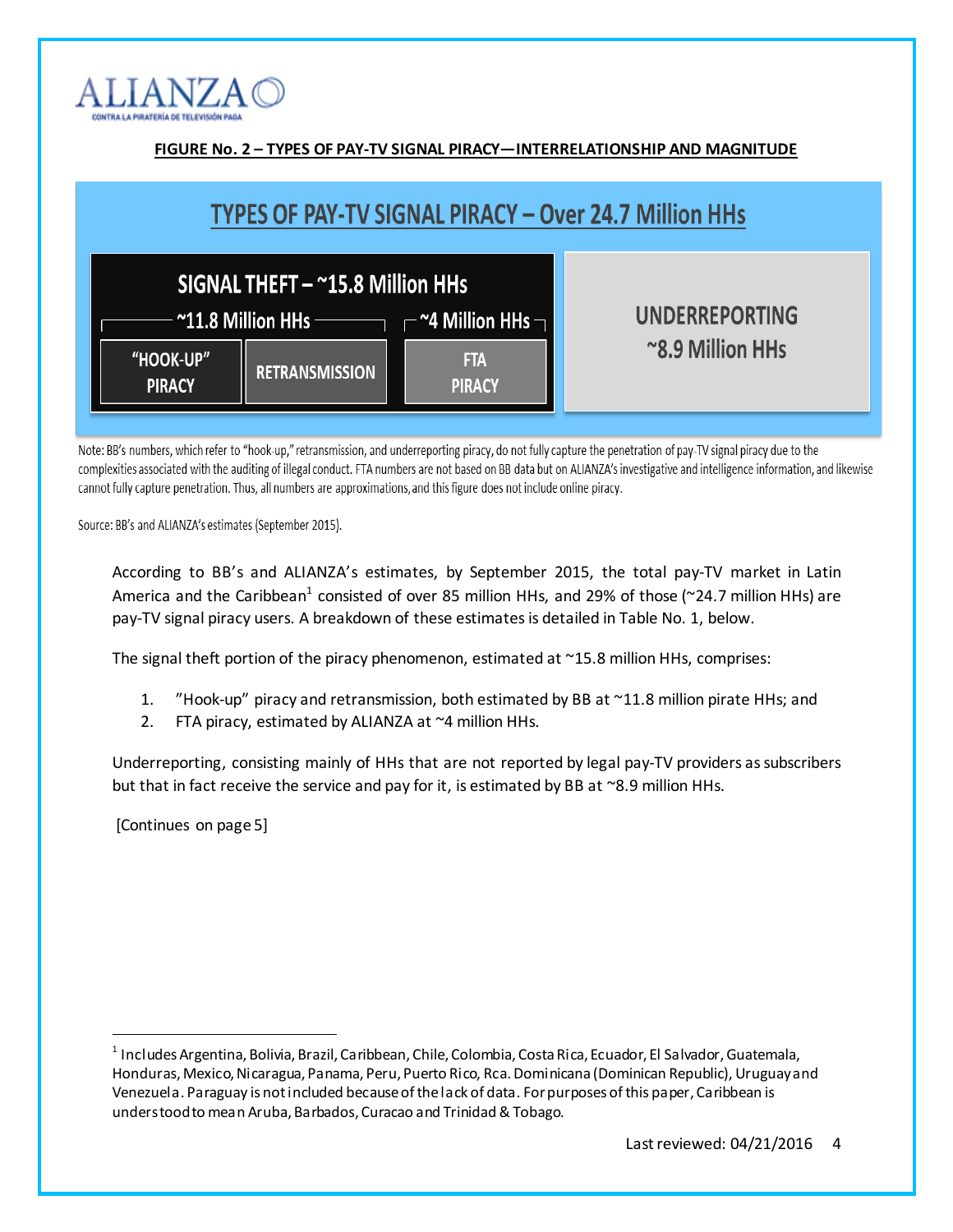

#### **TABLE No. 1 – PAY-TV SIGNAL PIRACY PENETRATION IN LATIN AMERICA AND THE CARIBBEAN (EXCLUDING ONLINE PIRACY)**

| PAY-TV SIGNAL PIRACY PENETRATION IN LATIN AMERICA AND THE CARIBBEAN (EXCLUDING ONLINE PIRACY) |              |                                      |                                                    |            |                                   |       |  |
|-----------------------------------------------------------------------------------------------|--------------|--------------------------------------|----------------------------------------------------|------------|-----------------------------------|-------|--|
|                                                                                               |              | <b>SIGNAL THEFT</b>                  |                                                    |            |                                   |       |  |
| <b>TOTAL PAY-TV</b><br><b>COUNTRY</b><br><b>MARKET</b>                                        |              | "Hook-up" Piracy &<br>Retransmission | <b>UNDERREPORTING</b><br>FTA Piracy <sup>(1)</sup> |            | <b>TOTAL PAY-TV SIGNAL PIRACY</b> |       |  |
|                                                                                               |              | <b>HHs</b>                           | <b>HHs</b>                                         | <b>HHs</b> | <b>HHs</b>                        | % (2) |  |
| Argentina                                                                                     | 11,082,765   | 1,622,259                            | 178,431                                            | 1,135,261  | 2,935,951                         | 26%   |  |
| Bolivia                                                                                       | 756,658      | 196,731                              |                                                    | 206,891    | 403,622                           | 53%   |  |
| Brazil                                                                                        | 25,756,370   | 4,495,339                            | 3,001,961                                          | 1,635,631  | 9,132,931                         | 35%   |  |
| Caribbean                                                                                     | 442,246      | 22,341                               |                                                    | 33,843     | 56,184                            | 13%   |  |
| Chile                                                                                         | 3,475,593    | 172,514                              | 241,176                                            | 217,062    | 630,752                           | 18%   |  |
| Colombia <sup>(3)</sup>                                                                       | 7,910,500    | 1,312,052                            | 131,373                                            | 1,022,053  | 2,465,478                         | 31%   |  |
| Costa Rica                                                                                    | 677,895      | 88,126                               |                                                    | 194,624    | 282,750                           | 42%   |  |
| Ecuador                                                                                       | 1,963,030    | 208,567                              | 131,373                                            | 275,704    | 615,644                           | 31%   |  |
| El Salvador                                                                                   | 459,671      | 87,337                               |                                                    | 148,933    | 236,270                           | 51%   |  |
| Guatemala                                                                                     | 794,288      | 174,743                              |                                                    | 291,186    | 465,929                           | 59%   |  |
| Honduras                                                                                      | 758,185      | 151,637                              |                                                    | 260,816    | 412,453                           | 54%   |  |
| Mexico                                                                                        | 19, 132, 111 | 1,550,706                            |                                                    | 1,479,654  | 3,030,360                         | 16%   |  |
| Nicaragua                                                                                     | 457,137      | 95,999                               |                                                    | 162,512    | 258,511                           | 57%   |  |
| Panama                                                                                        | 447,917      | 35,833                               |                                                    | 123,625    | 159,458                           | 36%   |  |
| Peru                                                                                          | 2,804,386    | 544,248                              | 84,313                                             | 352,608    | 981,169                           | 35%   |  |
| Puerto Rico                                                                                   | 868,976      | 60,828                               |                                                    | 48,489     | 109,317                           | 13%   |  |
| Rca. Dominicana                                                                               | 1,242,623    | 236,098                              |                                                    | 483,132    | 719,230                           | 58%   |  |
| Uruguay                                                                                       | 830,091      | 34,799                               | 131,373                                            | 86,065     | 252,237                           | 30%   |  |
| Venezuela                                                                                     | 6,431,507    | 755,958                              | 100,000                                            | 779,890    | 1,635,848                         | 25%   |  |
| <b>TOTAL</b>                                                                                  | 86,291,949   | 11,846,115                           | 4,000,000                                          | 8,937,979  | 24,784,094                        | 29%   |  |

(1) ALIANZA estimates there are at least 4 million users of illegal FTAs in Latin America and the Caribbean. The per-country FTA number was calculated by using as a proxy the percentage of private IKS services identified by ALIANZA in Argentina, Brazil, Chile, Colombia, Ecuador, Peru, Uruguay and Venezuela. ALIANZA does not have information for the rest of the countries in the table. ALIANZA's FTA number is very conservative, if considered that only for Brazil, an independent study conducted by ABTA (Brazilian Association of pay-TV providers) identified 4 million FTA pirate devices in the market.

(2) Calculated as a percentage of the total pay-TV market.

(3) Colombia Total pay-TV Market and Underreporting numbers, adjusted according with official pay-TV numbers published by ANTV and DANE, 2014.

Source: BB's and ALIANZA's estimates (September 2015).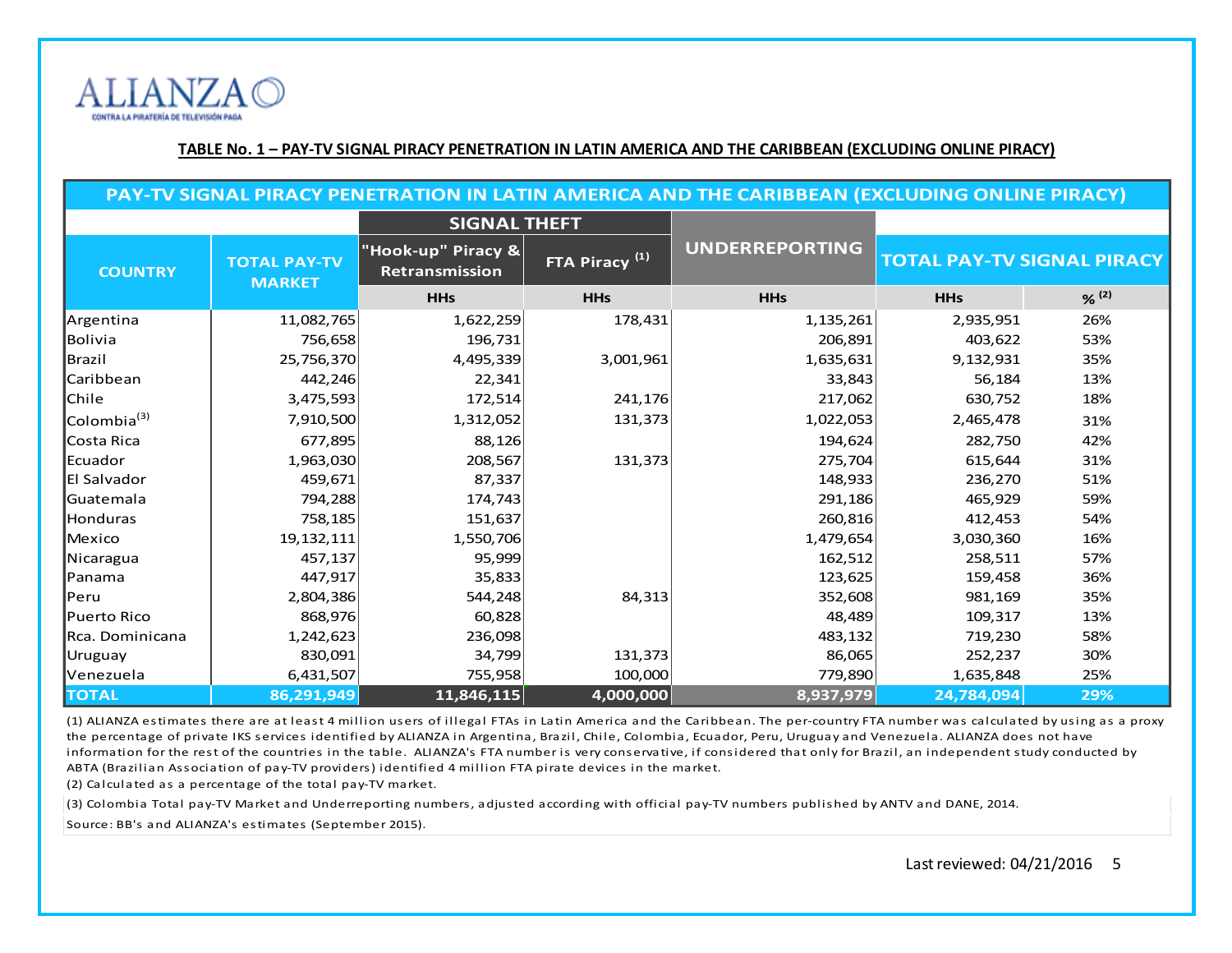

## **III. LOSSES CAUSED BY PAY-TV SIGNAL PIRACY EXCLUDING ONLINE VARIETY**

### **TO PAY-TV INDUSTRY**

The Organization of American States (OAS), through its telecommunications advisory body (CITEL), recently acknowledged that "subscription satellite television has been negatively affected" by the widespread use of signal theft devices "to the extent of putting its future development at risk." CITEL has urged its member states to "set forth provisions to prevent importation, marketing and use" of such signal theft devices.<sup>2</sup>

Table No. 2, below, shows BB's estimates of pay-TV providers' total annual losses caused by signal theft, excluding online piracy. According to those estimates, pirate providers operate an illegal market of approximately \$4.8 billion—an industry that does not create formal employment, does not pay taxes, fees, or royalties, does not provide quality services and does not reinvest in innovation and better content.

[Continues on page 7]

<sup>&</sup>lt;sup>2</sup> Available at: <u>https://www.citel.oas.org/en/SiteAssets/PCCII/Final-Reports/P2!R-3857r1\_i.pdf</u>.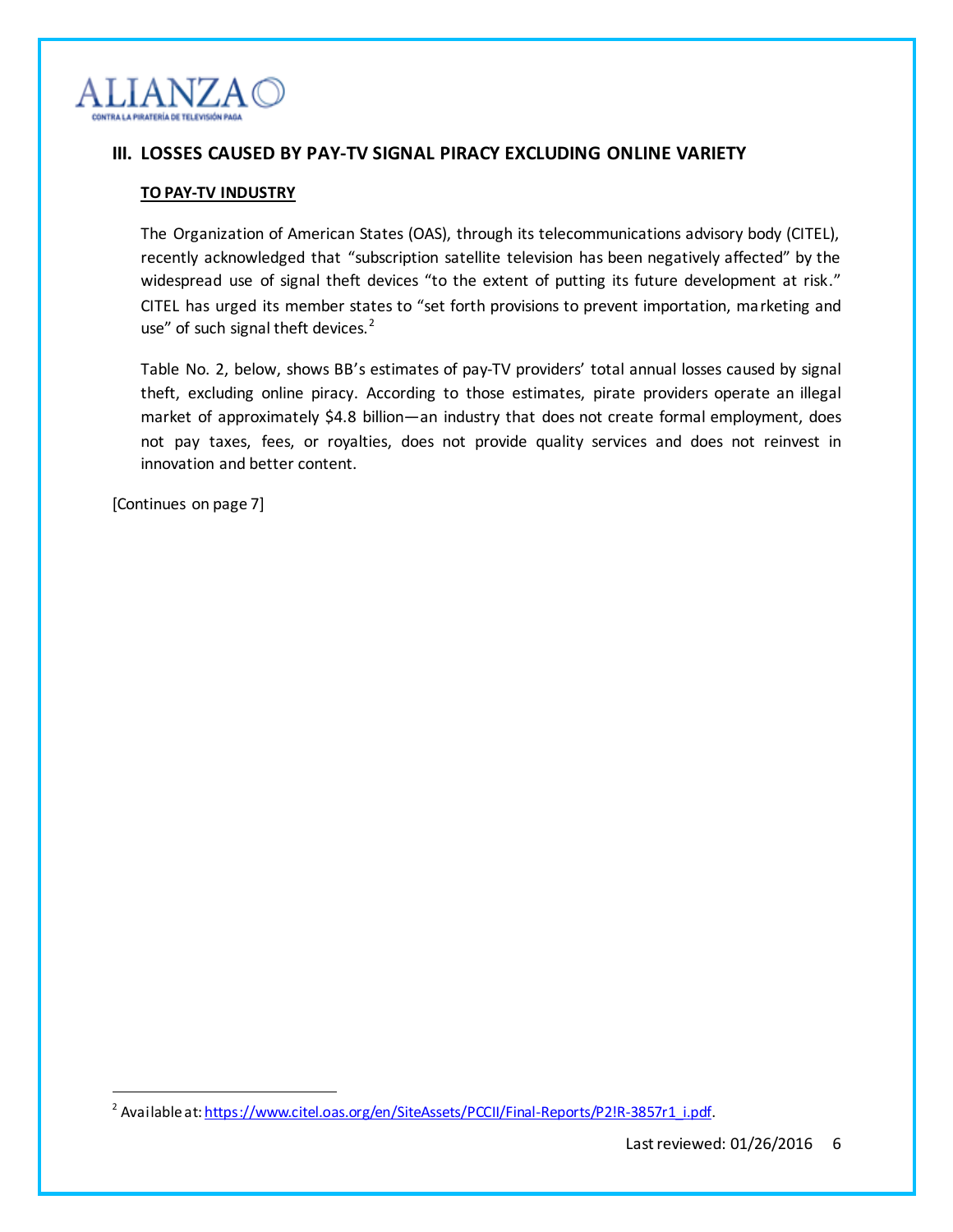

## **TABLE No. 2 – PAY-TV PROVIDERS' LOSSES CAUSED BY SIGNAL THEFT (EXCLUDING ONLINE PIRACY)**

| <b>PAY-TV PROVIDERS' LOSSES</b>        |                                      |                   |                                   |                                              |                   |  |  |
|----------------------------------------|--------------------------------------|-------------------|-----------------------------------|----------------------------------------------|-------------------|--|--|
| SIGNAL THEFT (EXCLUDING ONLINE PIRACY) |                                      |                   |                                   |                                              |                   |  |  |
| <b>COUNTRY</b>                         | "Hook-up" Piracy &<br>Retransmission | <b>FTA Piracy</b> | TOTAL SIGNAL THEFT <sup>(1)</sup> | <b>ESTIMATED ANNUAL LOSSES<sup>(2)</sup></b> |                   |  |  |
|                                        | <b>HHs</b>                           | <b>HHs</b>        | <b>HHs</b>                        | <b>Annual Avg.</b>                           | Pay-TV Providers' |  |  |
|                                        |                                      |                   |                                   | Subscriber Fee (USD) Annual Losses (USD)     |                   |  |  |
| Argentina                              | 1,622,259                            | 178,431           | 1,800,690                         | \$298                                        | 537,181,841       |  |  |
| Bolivia                                | 196,731                              |                   | 196,731                           | \$234                                        | 45,987,839        |  |  |
| Brazil                                 | 4,495,339                            | 3,001,961         | 7,497,300                         | \$354                                        | 2,653,144,524     |  |  |
| Caribbean                              | 22,341                               |                   | 22,341                            | \$360                                        | 8,050,803         |  |  |
| Chile                                  | 172,514                              | 241,176           | 413,690                           | \$399                                        | 164,963,024       |  |  |
| Colombia                               | 1,312,052                            | 131,373           | 1,443,425                         | \$129                                        | 185,855,403       |  |  |
| Costa Rica                             | 88,126                               |                   | 88,126                            | \$402                                        | 35,394,927        |  |  |
| Ecuador                                | 208,567                              | 131,373           | 339,940                           | \$204                                        | 69,225,382        |  |  |
| El Salvador                            | 87,337                               |                   | 87,337                            | \$239                                        | 20,873,543        |  |  |
| Guatemala                              | 174,743                              |                   | 174,743                           | \$125                                        | 21,786,957        |  |  |
| Honduras                               | 151,637                              |                   | 151,637                           | \$123                                        | 18,705,940        |  |  |
| Mexico                                 | 1,550,706                            |                   | 1,550,706                         | \$241                                        | 373,285,948       |  |  |
| Nicaragua                              | 95,999                               |                   | 95,999                            | \$99                                         | 9,549,981         |  |  |
| Panama                                 | 35,833                               |                   | 35,833                            | \$355                                        | 12,732,182        |  |  |
| Peru                                   | 544,248                              | 84,313            | 628,561                           | \$184                                        | 115,856,364       |  |  |
| Puerto Rico                            | 60,828                               |                   | 60,828                            | \$508                                        | 30,905,490        |  |  |
| Rca. Dominicana                        | 236,098                              |                   | 236,098                           | \$170                                        | 40,202,767        |  |  |
| Uruguay                                | 34,799                               | 131,373           | 166,172                           | \$362                                        | 60,140,970        |  |  |
| Venezuela                              | 755,958                              | 100,000           | 855,958                           | \$443                                        | 379,018,202       |  |  |
| <b>TOTAL</b>                           | 11,846,115                           | 4,000,000         | 15,846,115                        |                                              | 4,782,862,087     |  |  |

(1) Includes BB's and ALIANZA's numbers for "hook-up," retransmission and FTA piracy. Underreporting estimates are not included in this assessment of pay-TV providers' annual losses because underreported subscribers are served by legal providers. Online piracy is also excluded. (2) Annual avg. subscriber fee multiplied by total pay-TV signal theft.

Source: BB's and ALIANZA's estimates (September 2015).

### **TO PROGRAMMERS**

BB estimates programmers' losses by assuming that the programming cost is 25% of the subscriptions earned by pay-TV providers. Table No. 3, below, summarizes BB's results and shows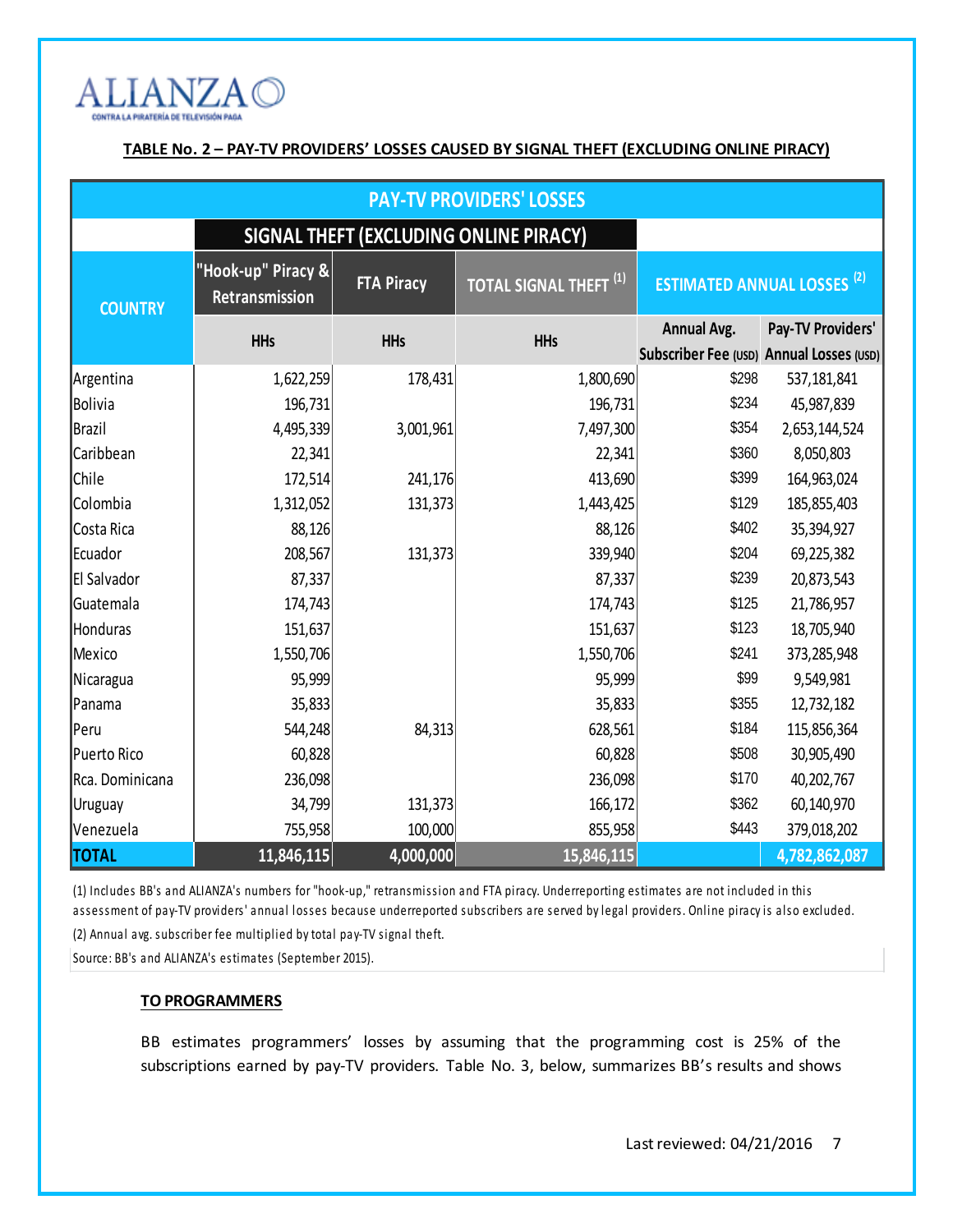

that programmers lose annually a total amount of almost \$1.8 billion due to pay-TV signal piracy, excluding its online variety.

| <b>PROGRAMMERS' LOSSES (EXCEPT FROM ONLINE PIRACY)</b> |                                   |                       |                                      |                                                   |                                            |  |  |
|--------------------------------------------------------|-----------------------------------|-----------------------|--------------------------------------|---------------------------------------------------|--------------------------------------------|--|--|
| PAY-TV SIGNAL PIRACY                                   |                                   |                       |                                      |                                                   |                                            |  |  |
| <b>COUNTRY</b>                                         | TOTAL SIGNAL THEFT <sup>(1)</sup> | <b>UNDERREPORTING</b> | TOTAL PAY-TV SIGNAL<br><b>PIRACY</b> | <b>ESTIMATED ANNUAL LOSSES<sup>(2)</sup></b>      |                                            |  |  |
|                                                        | <b>HHs</b>                        | <b>HHs</b>            | <b>HHs</b>                           | <b>Annual Avg.</b><br><b>Subscriber Fee (USD)</b> | Programmers'<br><b>Annual Losses (USD)</b> |  |  |
| Argentina                                              | 1,800,690                         | 1,135,261             | 2,935,951                            | \$298                                             | 218,963,226                                |  |  |
| Bolivia                                                | 196,731                           | 206,891               | 403,622                              | \$234                                             | 23,587,670                                 |  |  |
| Brazil                                                 | 7,497,300                         | 1,635,631             | 9,132,931                            | \$354                                             | 807,990,406                                |  |  |
| Caribbean                                              | 22,341                            | 33,843                | 56,184                               | \$360                                             | 5,061,617                                  |  |  |
| <b>Chile</b>                                           | 413,690                           | 217,062               | 630,752                              | \$399                                             | 62,879,667                                 |  |  |
| Colombia                                               | 1,443,425                         | 1,022,053             | 2,465,478                            | \$129                                             | 79,363,737                                 |  |  |
| Costa Rica                                             | 88,126                            | 194,624               | 282,750                              | \$402                                             | 28,390,928                                 |  |  |
| Ecuador                                                | 339,940                           | 275,704               | 615,644                              | \$204                                             | 31,342,436                                 |  |  |
| <b>El Salvador</b>                                     | 87,337                            | 148,933               | 236,270                              | \$239                                             | 14, 117, 133                               |  |  |
| Guatemala                                              | 174,743                           | 291,186               | 465,929                              | \$125                                             | 14,523,007                                 |  |  |
| Honduras                                               | 151,637                           | 260,816               | 412,453                              | \$123                                             | 12,720,051                                 |  |  |
| Mexico                                                 | 1,550,706                         | 1,479,654             | 3,030,360                            | \$241                                             | 182,367,065                                |  |  |
| Nicaragua                                              | 95,999                            | 162,512               | 258,511                              | \$99                                              | 6,429,169                                  |  |  |
| Panama                                                 | 35,833                            | 123,625               | 159,458                              | \$355                                             | 14,164,654                                 |  |  |
| Peru                                                   | 628,561                           | 352,608               | 981,169                              | \$184                                             | 45,212,268                                 |  |  |
| Puerto Rico                                            | 60,828                            | 48,489                | 109,317                              | \$508                                             | 13,885,445                                 |  |  |
| Rca. Dominicana                                        | 236,098                           | 483,132               | 719,230                              | \$170                                             | 30,617,621                                 |  |  |
| Uruguay                                                | 166,172                           | 86,065                | 252,237                              | \$362                                             | 22,822,404                                 |  |  |
| Venezuela                                              | 855,958                           | 779,890               | 1,635,848                            | \$443                                             | 181,088,374                                |  |  |
| <b>TOTAL</b>                                           | 15,846,115                        | 8,937,979             | 24,784,094                           |                                                   | 1,795,526,873                              |  |  |

## **TABLE No. 3 – PROGRAMMERS' LOSSES CAUSED BY SIGNAL PIRACY (EXCLUDING ONLINE PIRACY)**

(1) Includes BB's and ALIANZA's numbers for "hook-up," retransmission and FTA piracy.

(2) Assumes that pay-TV providers' cost of programming is approx. 25% of their per-subscriber income.

Source: BB's and ALIANZA's estimates (September 2015).

## **TO LATIN AMERICAN AND CARIBBEAN GOVERNMENTS**

*Uncollected Taxes:*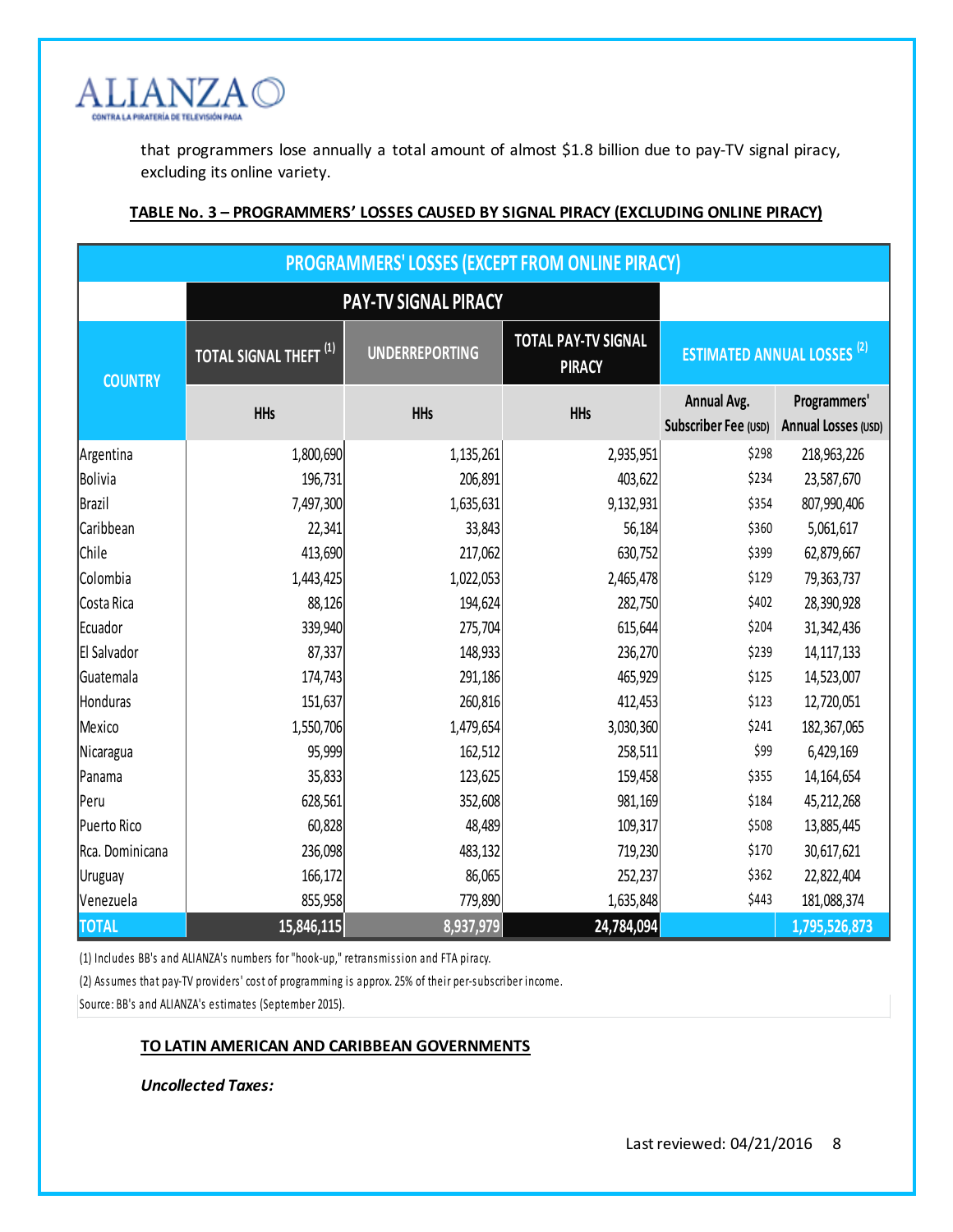

ALIANZA is not aware of any third-party estimates of the amount of income that Latin American and Caribbean governments lose due to pay-TV signal piracy. However, based on each country's tax regime and the estimated number of informal users, it is possible to assessthe amount of funds that Latin American and Caribbean governments fail to collect from pirate providers evading tax obligations.

Table No. 4, below, shows the amount of tax income that Latin American and Caribbean governments<sup>3</sup> would be able to collect if piracy users were served by legal pay-TV providers without underreporting.

Only taking into account each country's value-added and income taxes, the total annual amount evaded by the illegal signal piracy industry, excluding online piracy, is over \$1.2 billion. The number would increase dramatically if all federal/municipal taxes, regulatory fees and license-associated costs (i.e., license fees, spectrum fees, landing rights, etc.) were included.

## **TABLE No. 4 – LOST GOVERNMENT TAX INCOME (EXCLUDING FROM ONLINE PIRACY)**

| <b>GOVERNMENT TAXES EVADED BY PIRATE PROVIDERS (EXCLUDING ONLINE PIRACY)</b> |                                                     |                        |         |                   |       |                                     |  |
|------------------------------------------------------------------------------|-----------------------------------------------------|------------------------|---------|-------------------|-------|-------------------------------------|--|
| <b>COUNTRY</b>                                                               | <b>TOTAL PAY-TV</b><br>SIGNAL PIRACY <sup>(1)</sup> | <b>Value-Added Tax</b> |         | <b>Income Tax</b> |       | <b>TOTAL TAXES</b><br><b>EVADED</b> |  |
|                                                                              | <b>HHs</b>                                          | %                      | US MM   | %                 | US MM | US MM                               |  |
| Argentina                                                                    | 2,935,951                                           | 21%                    | \$238   | 35%               | \$40  | \$278                               |  |
| $ Brazil^{(2)} $                                                             | 9,132,931                                           | 11%                    | \$428   | 15%               | \$58  | \$486                               |  |
| <b>Caribbean</b>                                                             | 56,184                                              | 15%                    | \$4     | 25%               | \$1   | \$5                                 |  |
| <b>Chile</b>                                                                 | 630,752                                             | 19%                    | \$58    | 27%               | \$8   | \$66                                |  |
| Colombia                                                                     | 2,465,478                                           | 16%                    | \$141   | 25%               | \$22  | \$163                               |  |
| Ecuador                                                                      | 615,644                                             | 12%                    | \$20    | 22%               | \$4   | \$24                                |  |
| Peru                                                                         | 981,169                                             | 18%                    | \$59    | 28%               | \$9   | \$68                                |  |
| Puerto Rico                                                                  | 109,317                                             | 0%                     | \$0     | 39%               | \$3   | \$3                                 |  |
| Uruguay                                                                      | 252,237                                             | 22%                    | \$25    | 25%               | \$3   | \$28                                |  |
| Venezuela                                                                    | 1,635,848                                           | 12%                    | \$88    | 34%               | \$25  | \$113                               |  |
| <b>TOTAL</b>                                                                 | 18,815,511                                          |                        | \$1,061 |                   | \$173 | \$1,234                             |  |

(1) Includes BB's and ALIANZA's numbers for "hook-up," retransmission, FTA, and underreporting piracy.

(2) Brazil's value-added tax (ICMS) varies by municipality, and currently ranges from 10% to 12.5%. An average of 11% has been used for estimation purposes.

Source: BB's and ALIANZA's estimates (September 2015).

 $^3$  Countries included in the estimate are Argentina, Brazil, Caribbean, Chile, Colombia, Ecuador, Peru, Puerto Rico, Uruguay and Venezuela.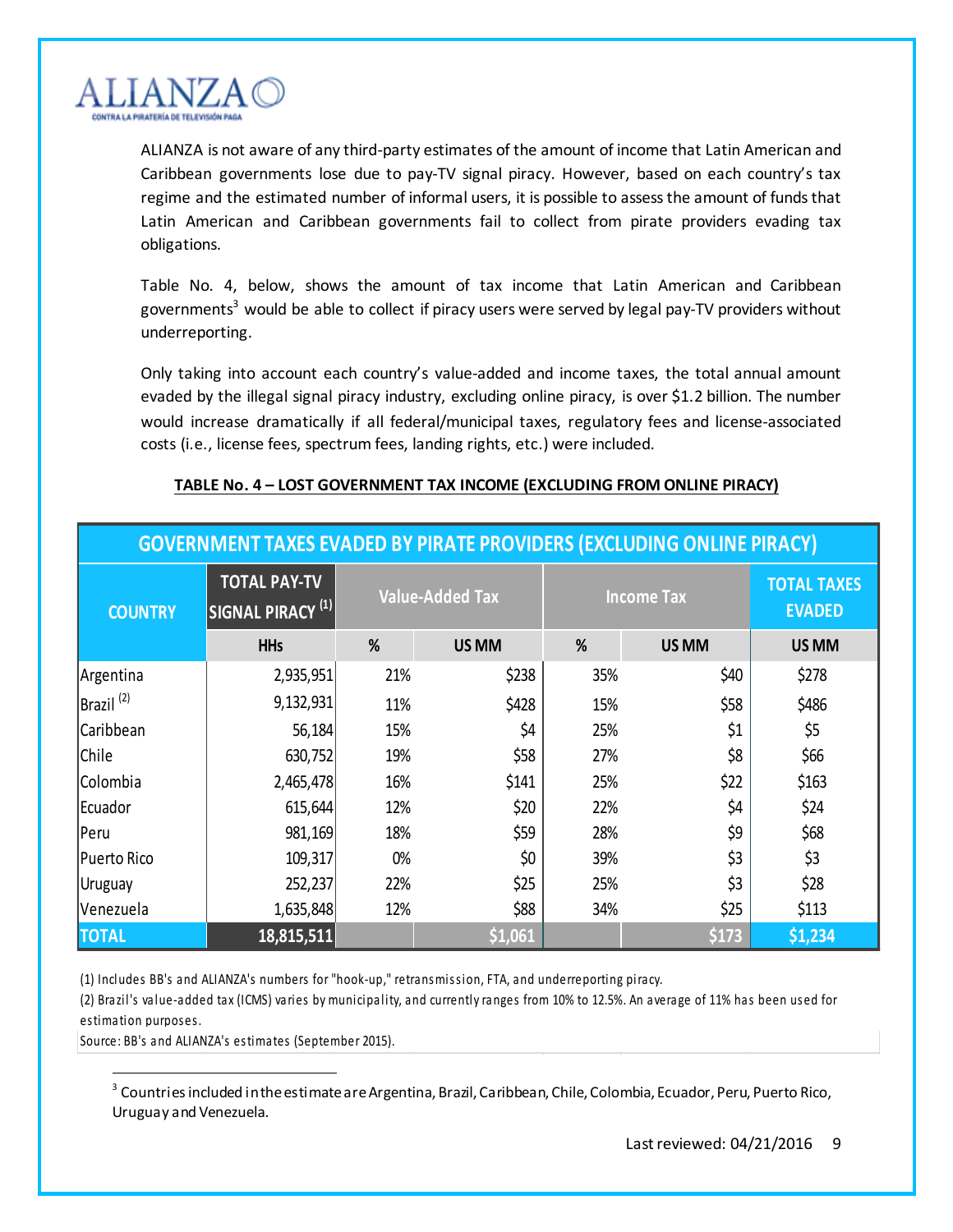

#### *Loss of Formal Jobs:*

ALIANZA estimates that a legal pay-TV provider creates approximately 200 jobs, both directly and indirectly, for every 100,000 subscribers. That means that almost 50,000 new jobs would be created in Latin America and the Caribbean if pay-TV signal piracy users, excluding those engaged in online piracy, were served by legal and fully reporting pay-TV providers.

Table No. 5, below, shows the number of jobs lost in each country due to pay-TV signal piracy, excluding its online variety.

| <b>LOST JOBS PER COUNTRY</b> |                                                |                       |                                             |                          |  |  |  |
|------------------------------|------------------------------------------------|-----------------------|---------------------------------------------|--------------------------|--|--|--|
|                              | PAY-TV SIGNAL PIRACY (EXCLUDING ONLINE PIRACY) |                       |                                             |                          |  |  |  |
| <b>COUNTRY</b>               | <b>TOTAL SIGNAL THEFT</b> <sup>(1)</sup>       | <b>UNDERREPORTING</b> | <b>TOTAL PAY-TV SIGNAL</b><br><b>PIRACY</b> | LOST JOBS <sup>(2)</sup> |  |  |  |
|                              | <b>HHs</b>                                     | <b>HHs</b>            | <b>HHs</b>                                  | $\#$                     |  |  |  |
| Argentina                    | 1,800,690                                      | 1,135,261             | 2,935,951                                   | 5,872                    |  |  |  |
| Bolivia                      | 196,731                                        | 206,891               | 403,622                                     | 807                      |  |  |  |
| Brazil                       | 7,497,300                                      | 1,635,631             | 9,132,931                                   | 18,266                   |  |  |  |
| Caribbean                    | 22,341                                         | 33,843                | 56,184                                      | 112                      |  |  |  |
| <b>Chile</b>                 | 413,690                                        | 217,062               | 630,752                                     | 1,262                    |  |  |  |
| Colombia                     | 1,443,425                                      | 1,022,053             | 2,465,478                                   | 4,931                    |  |  |  |
| Costa Rica                   | 88,126                                         | 194,624               | 282,750                                     | 566                      |  |  |  |
| Ecuador                      | 339,940                                        | 275,704               | 615,644                                     | 1,231                    |  |  |  |
| El Salvador                  | 87,337                                         | 148,933               | 236,270                                     | 473                      |  |  |  |
| Guatemala                    | 174,743                                        | 291,186               | 465,929                                     | 932                      |  |  |  |
| Honduras                     | 151,637                                        | 260,816               | 412,453                                     | 825                      |  |  |  |
| Mexico                       | 1,550,706                                      | 1,479,654             | 3,030,360                                   | 6,061                    |  |  |  |
| Nicaragua                    | 95,999                                         | 162,512               | 258,511                                     | 517                      |  |  |  |
| Panama                       | 35,833                                         | 123,625               | 159,458                                     | 319                      |  |  |  |
| Peru                         | 628,561                                        | 352,608               | 981,169                                     | 1,962                    |  |  |  |
| Puerto Rico                  | 60,828                                         | 48,489                | 109,317                                     | 219                      |  |  |  |
| Rca. Dominicana              | 236,098                                        | 483,132               | 719,230                                     | 1,438                    |  |  |  |
| Uruguay                      | 166,172                                        | 86,065                | 252,237                                     | 504                      |  |  |  |
| Venezuela                    | 855,958                                        | 779,890               | 1,635,848                                   | 3,272                    |  |  |  |
| <b>TOTAL</b>                 | 15,846,115                                     | 8,937,979             | 24,784,094                                  | 49,568                   |  |  |  |

### **TABLE No. 5 – LOST JOBS PER COUNTRY**

(1) Includes BB'S and ALIANZA's numbers for "hook-up," retransmission and FTA piracy.

(2) Estimates are based on the assumption that a pay-TV provider generates approx. 200 jobs for every 100,000 subscribers served.

Source: BB's and ALIANZA's estimates (September 2015).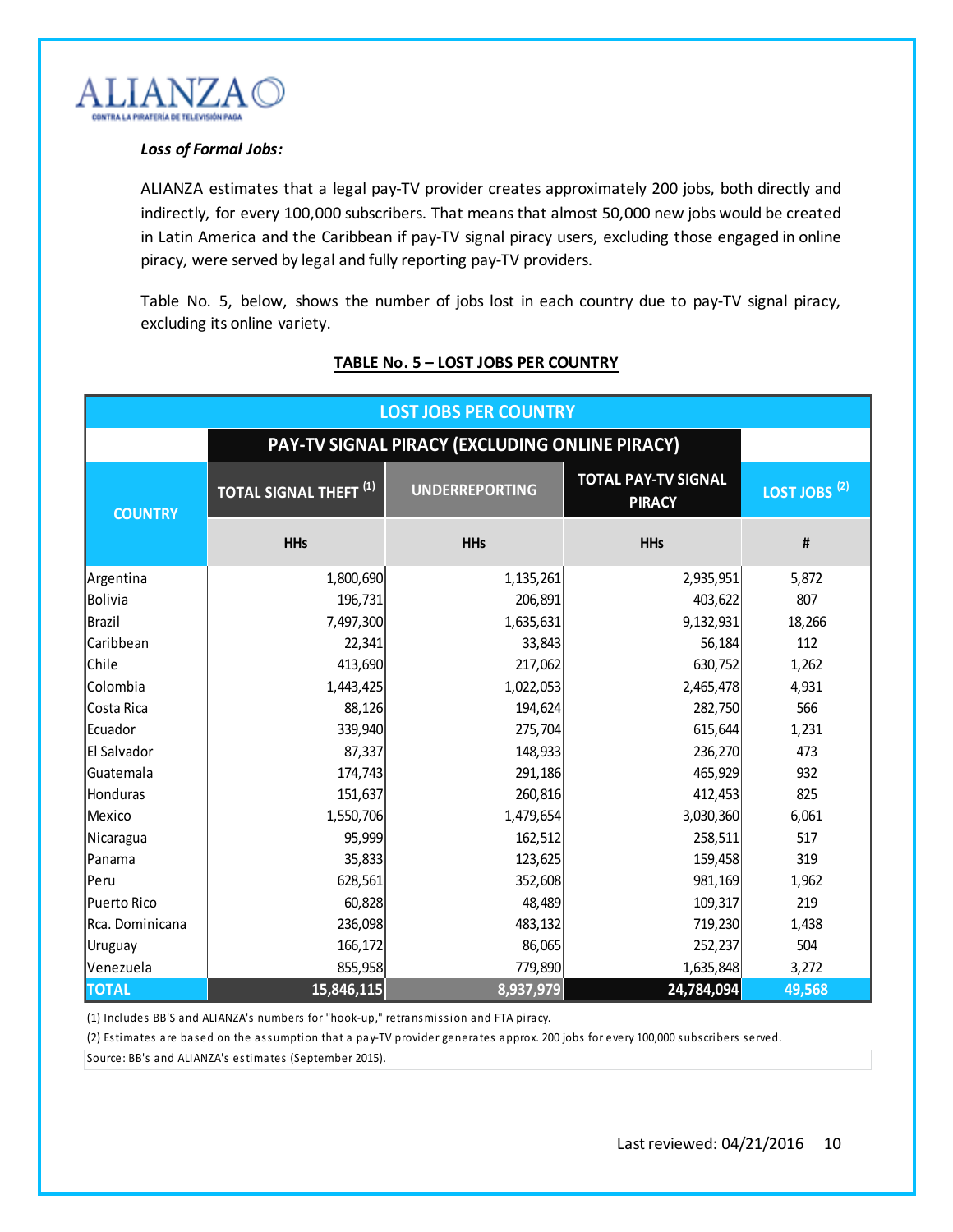

## **IV. ONLINE PIRACY**

ALIANZA requested NetNames Piracy Analysis<sup>4</sup> to conduct an investigation of the online piracy landscape and its main threats for the pay-TV industry, with a focus on television piracy activity in South America.<sup>5</sup> NetNames has previously authored reports, such as *Sizing the Piracy Universe*, that have explored the number of internet users across a range of online ecosystems.

The report prepared for ALIANZA, which is believed to be the first comprehensive review of the South American online piracy landscape, provides further insight into the scale and nature of this type of piracy in the region. It analyzes Internet usage data in the countries under study, with a focus on the three principal audiovisual piracy ecosystems, namely cyberlockers, peer-to-peer networks such as BitTorrent and Ares, and illegal IPTV streaming. The report estimates the number of users<sup>6</sup> accessing illegal content during a single month through each of these channels.

For a more detailed description of the varieties of online piracy, see Annex No. 2. Below is a summary of the key findings of the NetNames report prepared for ALIANZA.

[Continues on page 12]

 $4$  NetNames has provided piracy analysis and consulting services to content holders for more than a decade and is regularly requested by rights holders in the film, television, gaming, software and music industries to provide strategic research and advice on piracy issues.

 $^{\rm 5}$  The study covered Argentina, Brazil, Chile, Colombia, Ecuador, Paraguay, Peru, Uruguay and Venezuela.

 $^6$  It is important to note that accessing users should not be understood as "unique subscribers" since users of illegal online content may also be users of legitimate or illegitimate pay-TV services.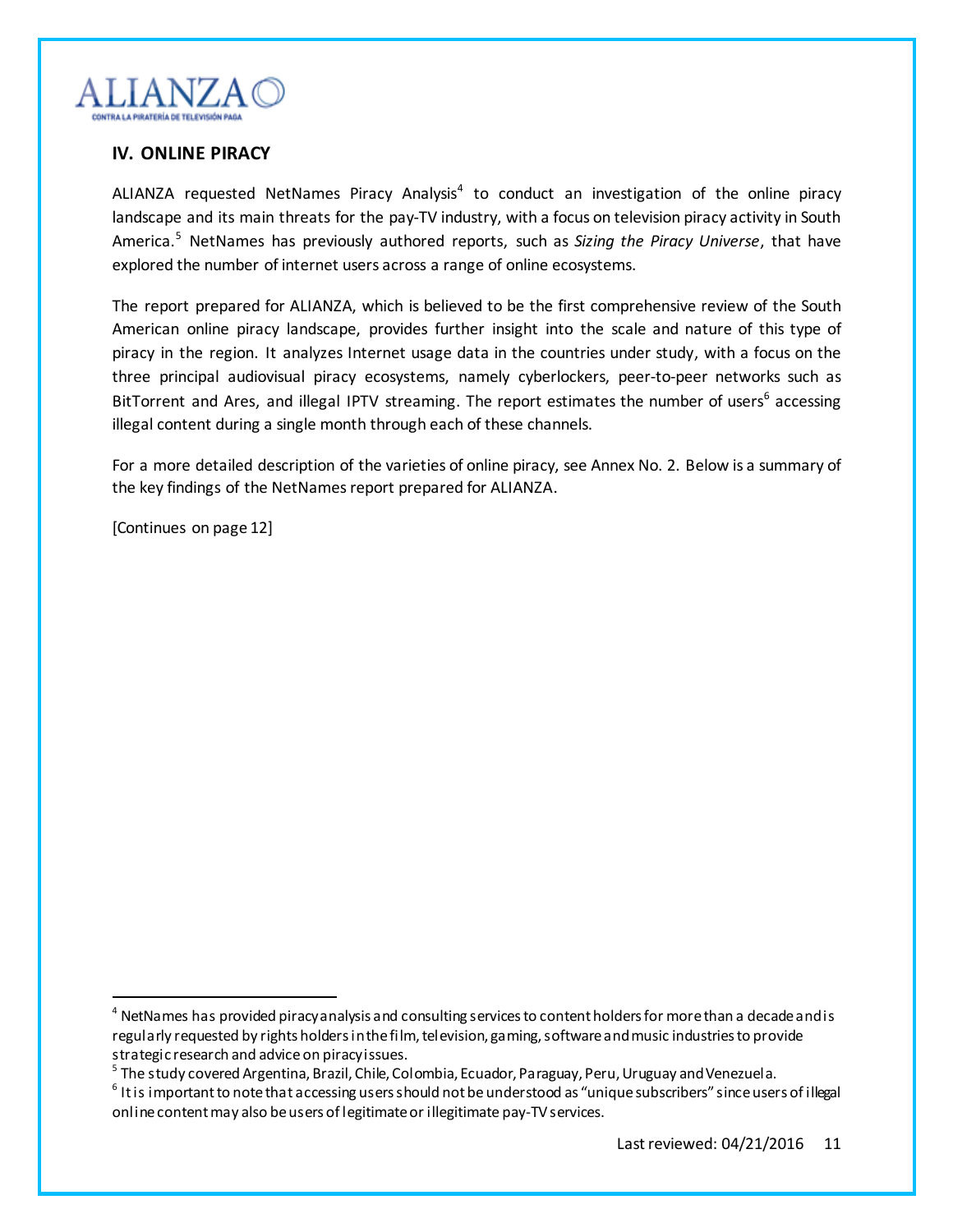

## SOUTH AMERICAN ONLINE PIRACY LANDSCAPE

- The South American online piracy universe is made up of 110.5 M individual users, that is, about half the total estimated regional Internet audience, despite an Internet infrastructure that remains underdeveloped in many areas. The number of unique users\* of each of the three pirate ecosystems in the countries under study during the one-month study period were:
	- $\triangleright$  Cyberlockers: 62.7 M, representing 28.2% of all Internet users in the region, who made 51.6 M visits to the top 20 direct download and top 20 streaming link sites.
	- $\triangleright$  Peer-to-peer: 46.1 M, representing 20.7% of all Internet users in the region, who made 66.0 M individual visits to the top 20 BitTorrent portals. The South American peer-to-peer landscape is shaped, in part, by the widespread usage of the Ares Galaxy client.
	- > Illegal IPTV streaming: 8.8 M, representing 4% of all Internet users in the region, who made 28.9 M visits to the top 20 sites.
- South American Internet users visit a mix of both internationally popular piracy venues and specialized local-language link sites, forums and blogs to access infringing video content.
- Annual bandwidth attributable to the three ecosystems amounts to 789 petabytes (PB), or an estimated 1.5 billion hours of viewing annually, distributed as follows:
	- $\triangleright$  Cyberlockers: Over half the infringing bandwidth usage at 442 PB, or approximately 632 M hours of TV, equivalent to 14 hours of TV per cyberlocker user.
	- ▶ Peer-to-peer: 265 PB, approximately the equivalent of a further 379 M hours of TV, or 8 hours per peer-to-peer user.
	- > Illegal IPTV streaming: 82 PB, roughly equivalent to 366 M hours of TV, or 29 hours per illegal streaming user.

\*The number of users for the three individual ecosystems exceeds the total number of infringing users because some users access more than one ecosystem.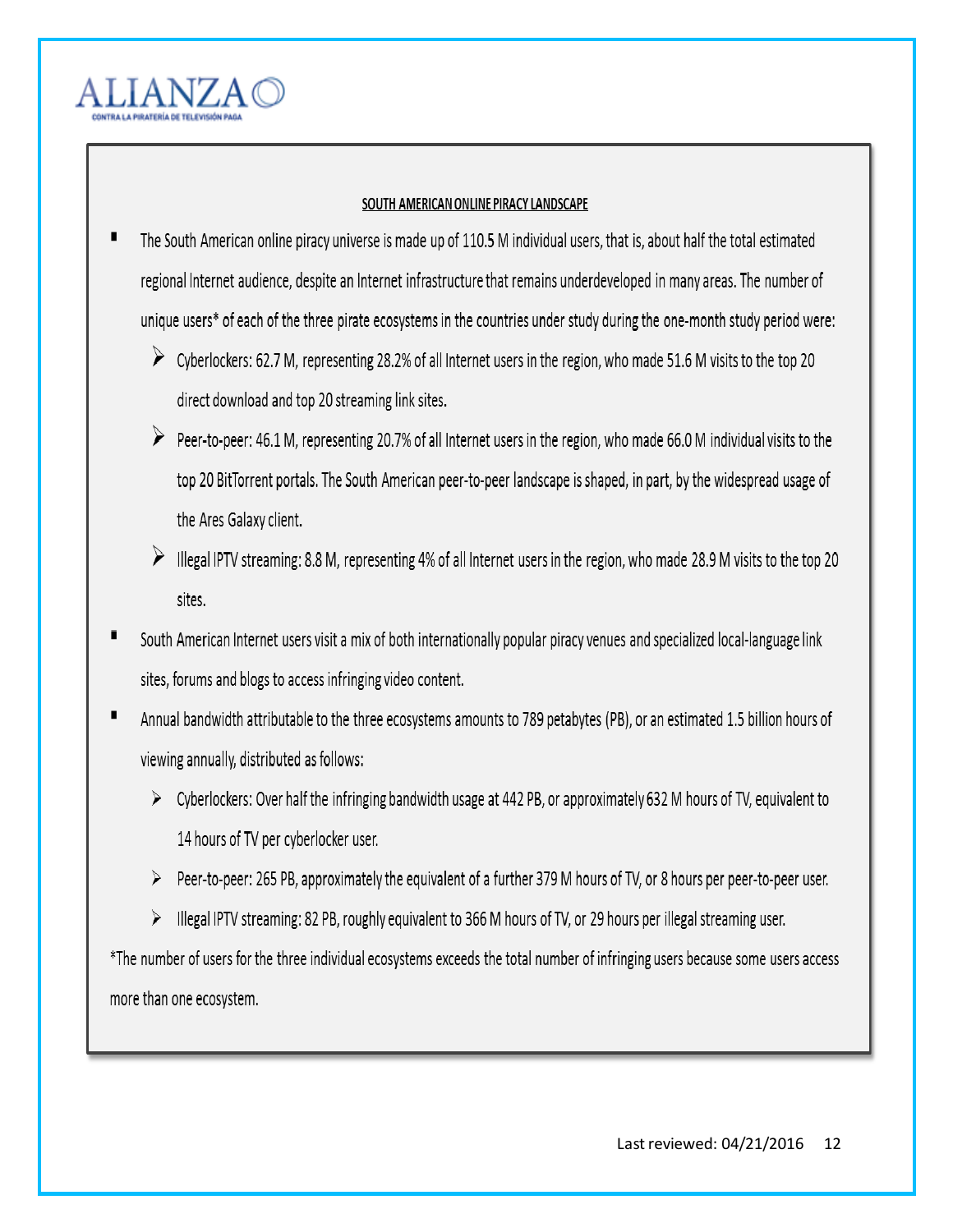

## **ANNEX No. 1 – BUSINESS BUREAU METHODOLOGY**

Business Bureau (BB) possesses a database of over 25,000 pay-TV operations (legal and illegal) in Latin America and the Caribbean. BB's team and datacenter, the later staffed by 50 interviewers, contact households by telephone in almost 10,000 localities<sup>7</sup> in the region to conduct individual and specialized surveys on a periodic (i.e., quarterly) basis. Surveys use CATI and IVR methodologies.

CATI expands to computer-assisted telephone interviewing, which is self-explanatory; IVR, which expands to interactive voice response, uses an automatic prerecorded voice system and enables the surveyed person to keypad responses.

Samples, selected to represent the different socioeconomic composition of each surveyed country, have a 95.5% confidence interval and a sample margin of error of less than 5%.

Phone surveys are designed to collect data about the following variables:

- 1) Presence of a pay-TV service at home
- 2) Technology used by the pay-TV service provider (i.e., cable, satellite)
- 3) Name of the pay-TV service provider

Data collected by interviews is processed to assess how many households receive pay-TV signals in each locality. The number captures legal pay-TV subscribers, as well as illegal users who most probably believe their pirate service is legal or provided by a legal pay-TV operator.

This outcome is used to identify in each locality and country: 1) underreported subscribers, and 2) signal theft users(FTA and online varieties excluded).

Underreported subscribers are identified by comparing the number of subscribers per pay-TV provider found through BB's surveys with the public number reported to government authorities and the number privately reported to programmers. The latter number is obtained by BB directly from programmers through individual agreements.

Finally, according to BB's methodology, pay-TV users who cannot be explained as underreported subscribers are deemed "hook-up" piracy or retransmission users.

 $7$  Geographical subdivisions with more than 1,000 households.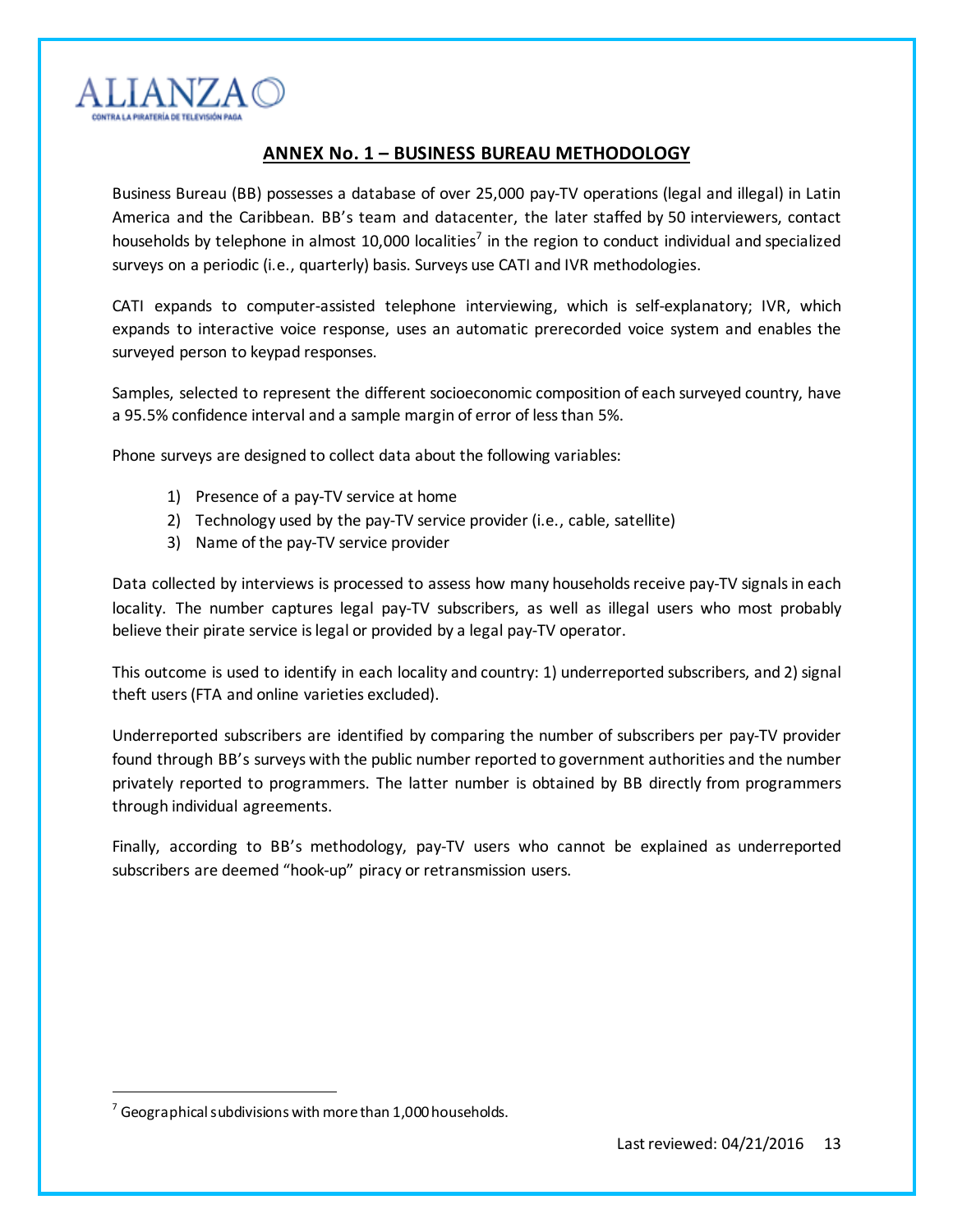

## **ANNEX No. 2 – ONLINE PIRACY**

ALIANZA has focused its online piracy research on these three ecosystems:

#### **1.1.Peer-to-Peer:**

Peer-to-peer file sharing is the distribution and sharing of [unauthorized](https://en.wikipedia.org/wiki/Digital_media) content via [peer-to](https://en.wikipedia.org/wiki/Peer-to-peer)[peer](https://en.wikipedia.org/wiki/Peer-to-peer) (P2P) connections. P2P [file sharing](https://en.wikipedia.org/wiki/File_sharing) allows users to access and share content through P2P software that searches and identifies other connected users on a P2P network. In such a network, each computer acts as a server for other computers, allowing shared access to files without the need for a central server. Examples include BitTorrent, Ares, Pirate Bay and Cuevana.

The typical P2P download generally proceeds along the following lines: a user interested in an infringing copy of, say, *Game of Thrones*, visits, for example, a BitTorrent portal site such as Pirate Bay. The user searches for the film title, and then chooses and clicks a link to download a version of the film. This link launches the user's BitTorrent client, which then enters the "swarm," or network, of BitTorrent users actively sharing that film and begins downloading it. As soon as the user's client has downloaded any part of the film, it can then share that part with others in the same "swarm."

#### **1.2.Cyberlockers:**

Cyberlockers are file hosting services that are primarily used to store and distribute infringing content. They may deliver streamed content or allow direct download. While cyberlocker sites have traditionally been delineated based on this distinction, the line between streaming cyberlockers and direct download cyberlockers is becoming increasingly blurred, with many traditional streaming video hosts allowing download of content and vice versa. From a user's point of view, the experience of using either class of site is broadly analogous. Examples include Uptobox and Uploaded.net.

Cyberlockers do not typically feature the capability to live stream content such as sporting events. This kind of activity, classified as live IPTV, is analyzed as a separate ecosystem by virtue of the distinct network of link sites and stream providers used to enable that activity.

#### **1.3.Illegal Live IPTV Streaming:**

These are sites and services enabling unlicensed sharing of films and TV content. Live TV content, such as sporting events, including football matches, and premium content channels, such as HBO or similar, are also subject to infringement. Rather than recording the content and making it available for download or streaming at a later time or date, live IPTV streaming sites take advantage of specific capturing and streaming technologies that allow immediate restreaming of captured content.